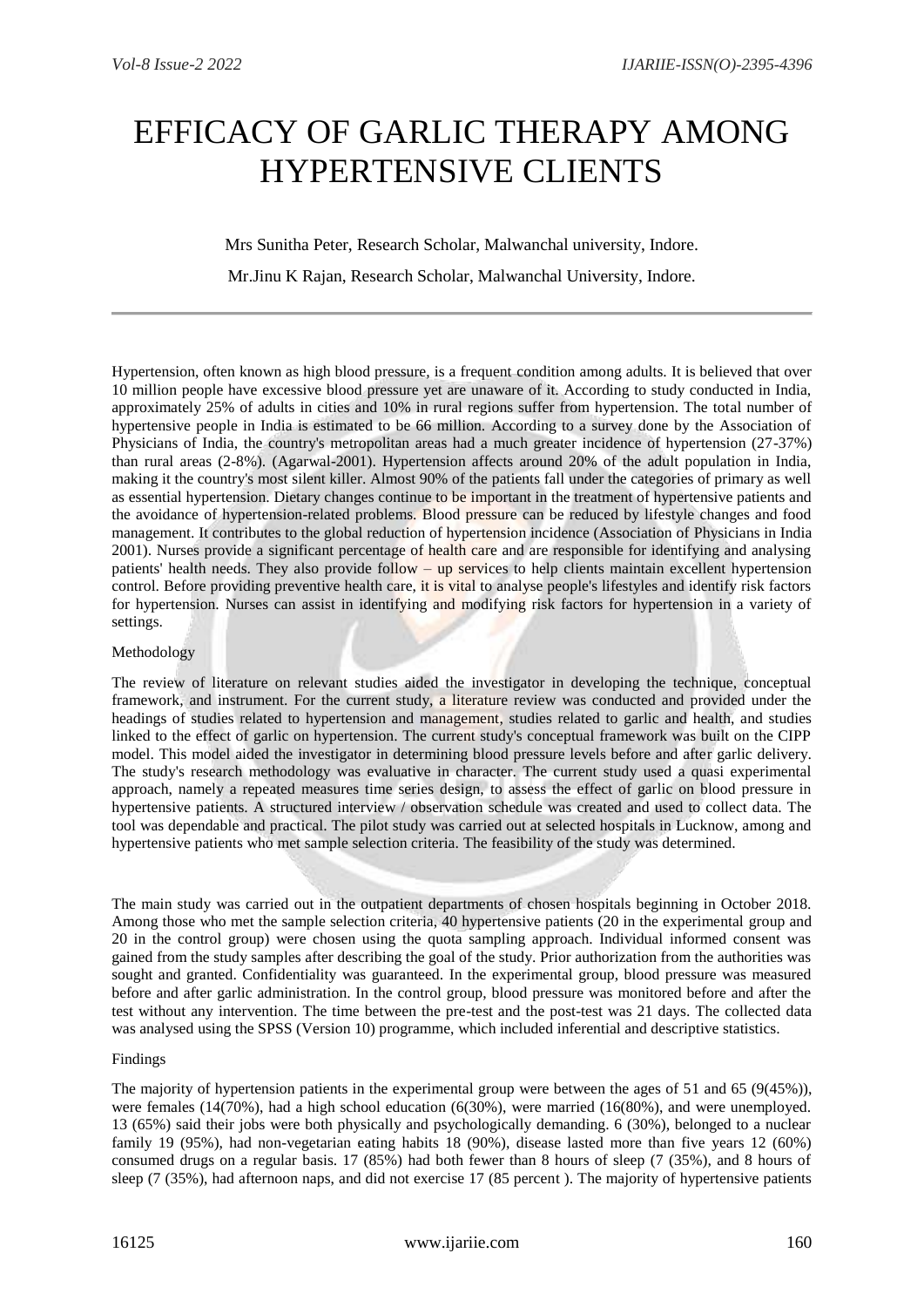in the control group were older than 65 years old (8(40%)), females (10(50%) and men (10(50%) were evenly distributed, had a high school education (9(45%), were married (17(85%)), and were jobless. 11(55%) claimed that their work was both physically and psychologically demanding 7(35%), they belonged to a nuclear family 19(95%), they ate non-vegetarian foods 19(95%), and their disease lasted less than two years. 8 (40 percent), taking pharmaceuticals on a regular basis13 (65 percent), sleeping fewer than 8 hours11 (55 percent), not taking afternoon naps 13 (65 percent), no exercise 15 (75 percent ). To compare blood pressure levels in hypertensive individuals in the experimental group before and after garlic administration. • Garlic therapy resulted in a significant drop in mean systolic blood pressure among hypertensive individuals ( $t = 7.179$  P < 0.001). • Garlic administration resulted in a significant drop in mean diastolic blood pressure among hypertension individuals  $t =$ 7.11 ( $P = 0.001$ ). To compare the mean difference in blood pressure between the experimental and control groups of hypertensive individuals. • The experimental group's mean difference in systolic blood pressure was substantially greater than the control group's  $t = 2.982$  ( $P = 0.005$ ). • The mean difference in diastolic blood pressure between the experimental and control groups was substantially greater in the experimental group ( $t =$ 2.867,  $P = 0.007$ ).

The purpose of this study was to see if there was a link between the mean difference in blood pressure and certain parameters among hypertensive patients in the experimental group. ƒ There was a significant relationship between sex, t=2.699(p=0.036), nature of employment, t=2.575(p=0.042), duration of illness, t=5.099(p=0.002), and mean difference in systolic blood pressure among hypertensive patients.

f There was no significant relationship between age (t=0.533, p=0.613), occupation (t=0.643, p=0.544), family type (t=0.913, p=0.396), medication adherence (t=0.345, p=0.742), sleeping hours (t=1.520, p=0.179), and mean difference in systolic blood pressure among hypertensive patients.

f There was a significant relationship between occupation,  $t=2.936$  (P=0026), and family type,  $t=2.679$  $(P=0.037)$ , and mean difference in diastolic blood pressure among hypertension patients.  $f$  There was no significant relationship between age, t=1.062 (P=0.329), gender, t=1.237 (P=0.262), nature of work, t= 1.207  $(P=0.273)$ , duration of illness, t=0.663 (P=0.532), regularity of taking medications, t=1.133 (P=0.301), sleeping hours, t=0.426 (P=0.685), exercise, t=1.163 (P=0.147), and mean difference in dias

## **CONCLUSION**

In addition to pharmacological treatment, nurses can teach hypertensive patients the importance of include garlic in their diet to lower blood pressure. Additionally, the nature of the work demand, the duration of illness, and exercise are linked to a decrease in systolic blood pressure. Clients must be encouraged to relax while performing the appropriate activities.

#### Bibliography

1. Banerjee .S.K,and Maulik S.K.,(2002), "Effect of garlic on cardiovascular disorder", Journal of nutrition, Vol 1.pp 4-5

10mm/dr.

×

2. Borek. C., (2006), "Garlic reduces dementia and heart-disease", Journal of nutrition, Vol;136 pp810-812.

3. Colin.(2001).Fighting Heart Disease and Stroke. American Heart Association, Vol.3,pp 305.

4. Dhawan and Jain. S., (2005), "Garlic supplementation prevents oxidative DNA

damage in essential hypertension" Journal of Molecular and Cellular

Biochemistry vol;275(1-2), pp. 85-94.

5. Duda. G., et. Al., (2008), "Effect of short term garlic supplementation on lipid

metabolism and antioxidant status in hypertensive adult", pharmacological

Report vol ;2 pp 163-170.

6. Ellen Tattleman. M .D.,(2003), "Health Effects of garlic", Journal of the American

Academy of Family Physician's , Vol 72 no;1.

7. James p and Meschino ,D,C (2002) "Reducing High Blood Pressure with natural